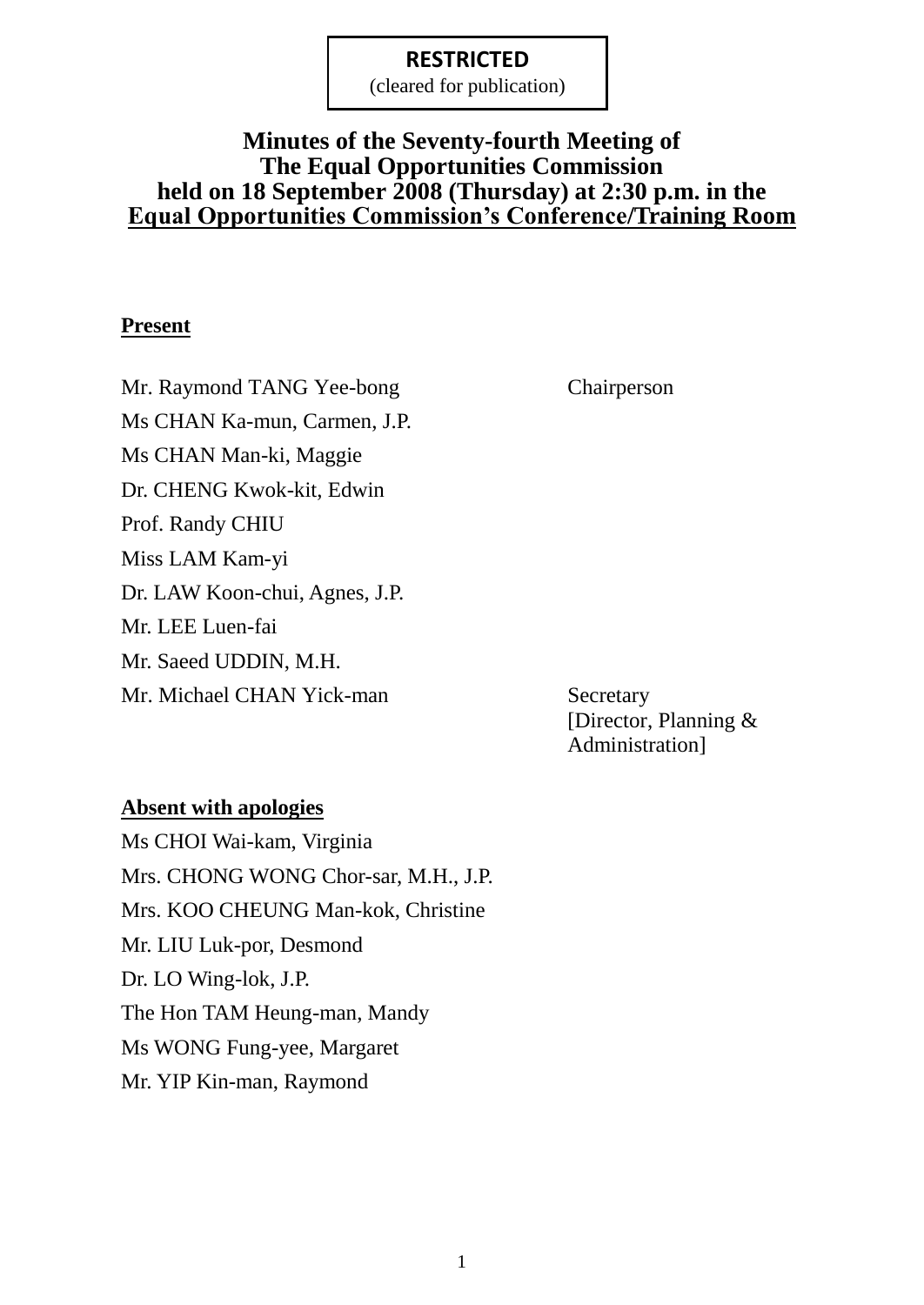(cleared for publication)

## **In attendance**

Mr. Herman POON Lik-hang Chief Legal Counsel [CLC]

Miss Kerrie TENG Yee-san Accountant [ACCT] Miss Gloria YU Wai-ling Senior Equal Opportunities

Mr. Noel CHERK Kwok-sing Accounting Officer I [AOI] Mr. Peter WONG KPMG Mr. Simon WONG KPMG

Mr. Joseph LI Siu-kwai Director, Operations [D(Ops)] Dr. Ferrick CHU Chung-man Head, Policy and Support [HPR] Ms Shana WONG Shan-nar Head, Corporate Communications and Training [HCCT] Officer, Administration & Personnel [SAP]

# **I. Introduction**

1. The Chairperson (C/EOC) welcomed all Commission Members (Members) to the  $74<sup>th</sup>$  Meeting. He also welcomed Messrs. Peter WONG and Simon WONG, representatives from EOC's external auditors, KPMG for attending the meeting to help explain EOC"s Audited Accounts for the Year Ended 31 March 2008 to Members.

2. Apologies for absence were received from Ms Virginia CHOI Wai-kam, Mrs. CHONG WONG Chor-sar, M.H., J.P., Mrs. Christine KOO CHEUNG Man-kok, Mr. Desmond LIU Luk-por, Dr. LO Wing-lok, J.P., The Hon Mandy TAM Heung-man, Mr. Raymond YIP Kin-man and Ms Margaret WONG Fung-yee due to clash of meetings/out of town commitments.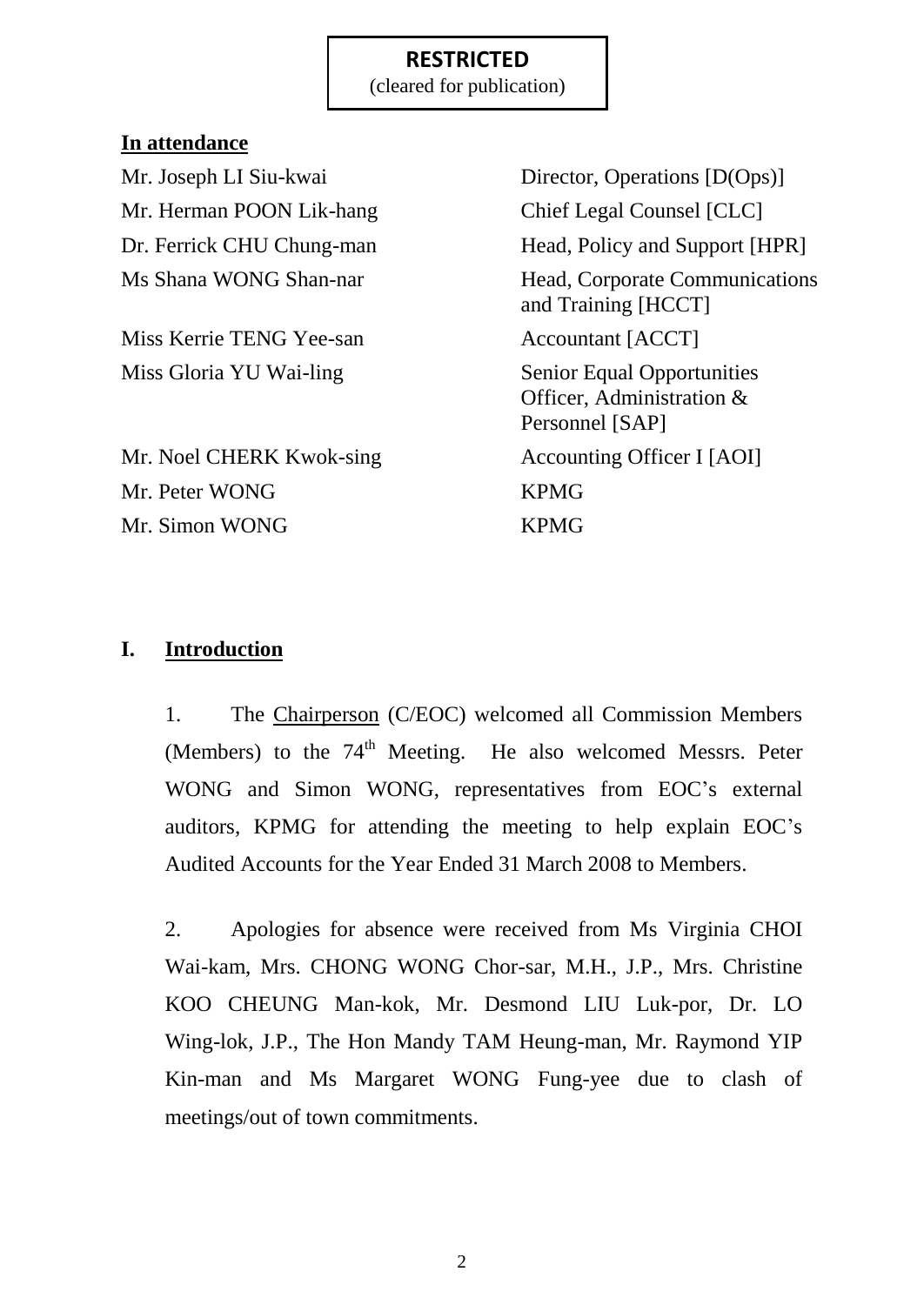(cleared for publication)

3. C/EOC informed the meeting that a press release would be issued after the meeting to highlight major areas of work carried out since the last meeting and discussed at this meeting.

4. As Members had been informed, the Meeting proceeded to consider "Approval of the Audited Accounts for the Year Ended 31 March 2008" (Agenda Item No. 7) first so that representatives of EOC's external auditors could be released after the discussion.

# **II. Approval of the Audited Accounts for the Year Ended 31 March 2008**

(EOC Paper No. 19/2008, Agenda Item No. 7)

5. As agreed at the  $64<sup>th</sup>$  EOC Meeting, audited accounts for the year would first be discussed at an expanded Administration and Finance Committee (A&FC) Meeting to include all Members, and comments made at that meeting would be recorded and forwarded to the EOC Board for consideration. Members noted that the Audited Accounts for the Year Ended 31 March 2008 had been considered at an expanded A&FC Meeting held on 11 September 2008, in which Ms Maggie CHAN, EOC Member had also attended and representatives of EOC"s external auditors KPMG, Messrs. Peter WONG and Simon WONG were present and helped answer questions. Major questions raised by Members present at that A&FC Meeting and the answers provided were summarized and tabled for Members' consideration as Supplementary Information to EOC Paper No. 19/2008. Since not all Members had participated in the expanded A&FC Meeting, C/EOC invited Messrs. Peter and Simon WONG to highlight to Members again the important points for the year's accounts.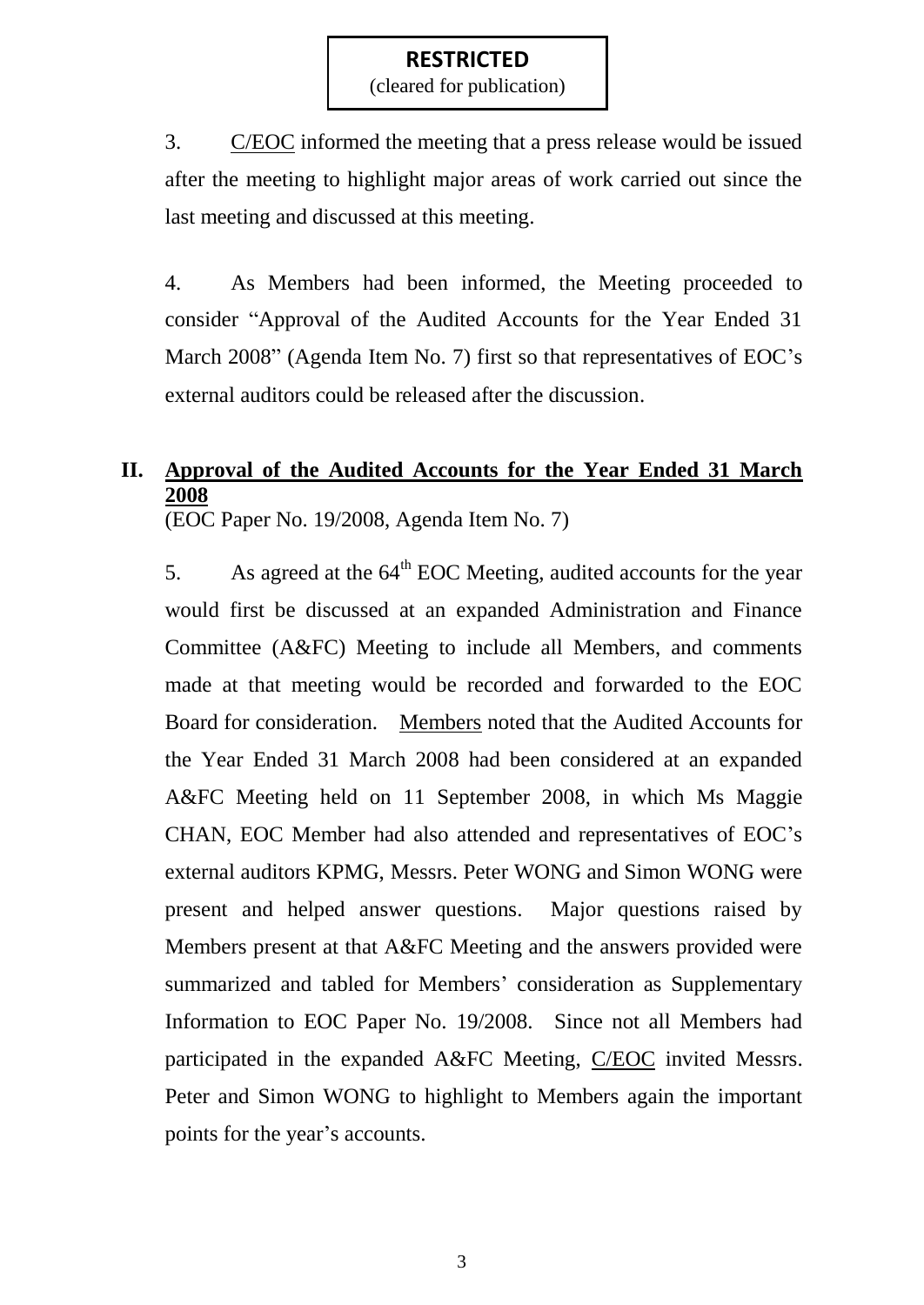(cleared for publication)

6. Mr. Peter WONG explained that KPMG had audited the accounts of the EOC for the year ended 31 March 2008 and prepared two sets of audited accounts for the year end for EOC"s approval. In the first set of the audited accounts on the Board of Commission Member"s Certificate and Auditor"s Report on the Annual Financial Report for the year ended 31 March 2008 (Annex A to EOC Paper No. 19/2008, Yellow Colour), Mr. WONG said that the Commission has complied with, in all material respects, the requirements set by the Government and all the terms and conditions of the subventions as specified in the Guidelines on the Management and Control of Government Funding for Subvented Organisations.

7. In the second set of the audited accounts on the Commission"s Financial Statements for the year ended 31.3.2008 (Annex B to EOC Paper No. 19/2008, Green Colour), Mr. Peter WONG informed that the financial statements gave a true and fair view of the state of affairs of the Commission and of its deficit and cash flows for the year as at 31.3.2008 in accordance with the Hong Kong Financial Reporting standards. He then went over the points in the Supplementary Information to EOC Paper No. 19/2008 with Members and explained the differences between the two sets of audited accounts, and the Reconciliation of Surplus for the year ended 31.3.2008 and Reserves as at 31.3.2008 between the Annual Financial Report and Financial Statements (Annex C to EOC Paper No. 19/2008, Pink Colour).

8. A Member expressed her appreciation for the two sets of accounts which she considered to be very comprehensive and well prepared and also raised a question on the provision of EOC"s reserves for litigation. C/EOC responded that there was only one reserve

4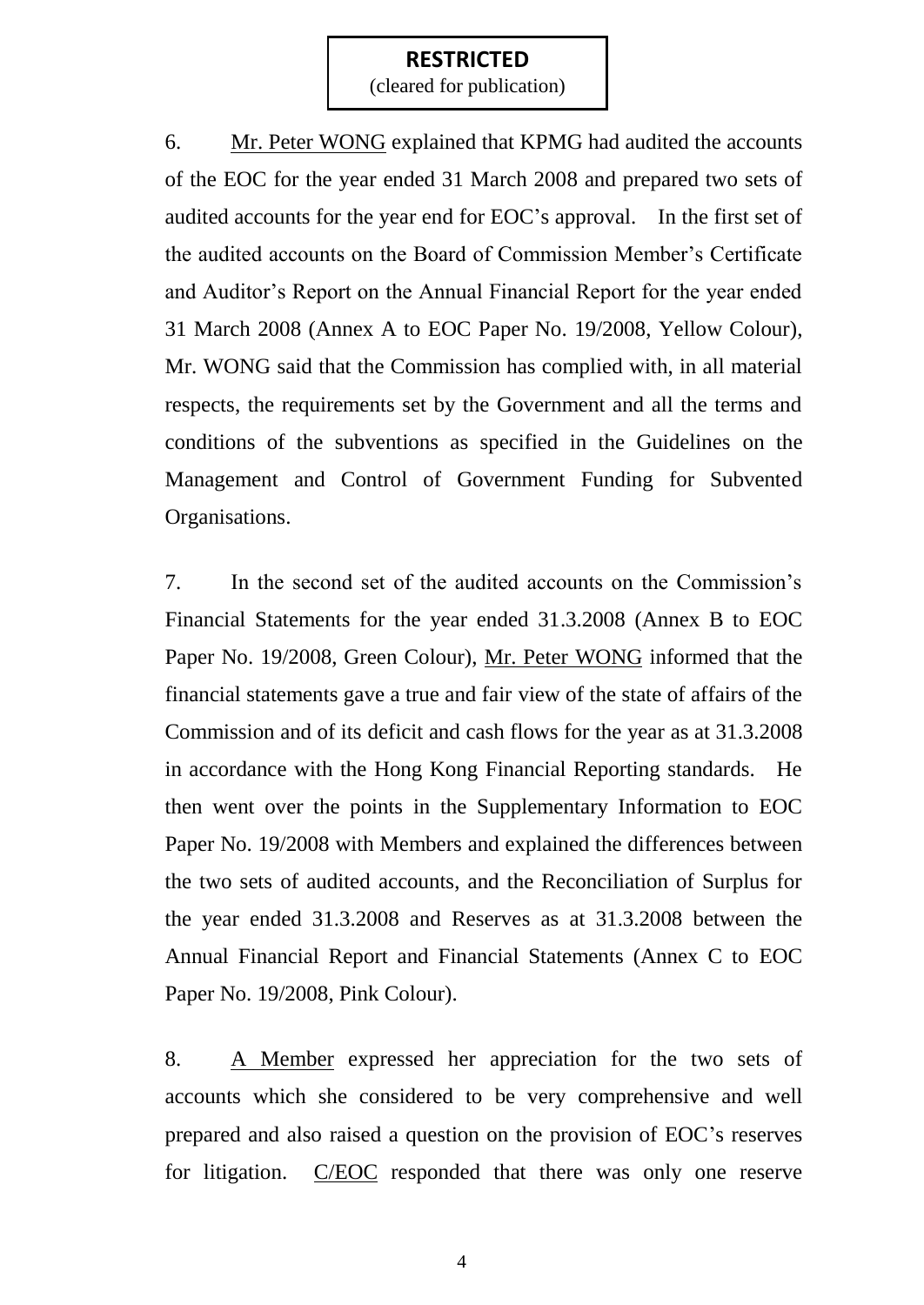(cleared for publication)

account for the EOC to safeguard its ability to continue as a going concern and to meet all general contingencies that could not be met by its recurrent funding, included but not limited to expenditure on litigation, increase in lease payment for office premises. ACCT supplemented that at the present moment, there was no need for the EOC to utilize funding from the reserve account.

9. Members raised no further questions on the audited accounts. C/EOC thanked Messrs. Peter WONG and Simon WONG for their presence. They were then excused from the meeting.

*(Messrs. Peter WONG, Simon WONG and Mr. Noel CHERK left the meeting at this juncture.)*

10. The EOC"s Audited Accounts for the Year Ended 31 March 2008 were approved by the EOC Board.

# **III. Confirmation of Minutes**

(Agenda Item No. 1)

11. The Minutes of the 73<sup>rd</sup> Meeting held on 19 June 2008 were confirmed without amendments.

# **IV. Matters Arising**

(Agenda Item No. 2)

# **Update on Progress of Formal Investigation on Accessibility in Certain Publicly Accessible Premises**

(Para  $5 - 10$  of Minutes of the  $73<sup>rd</sup>$  Meeting)

12. D(Ops) provided a verbal update on the progress of the Formal Investigation on Accessibility in Certain Publicly Accessible Premises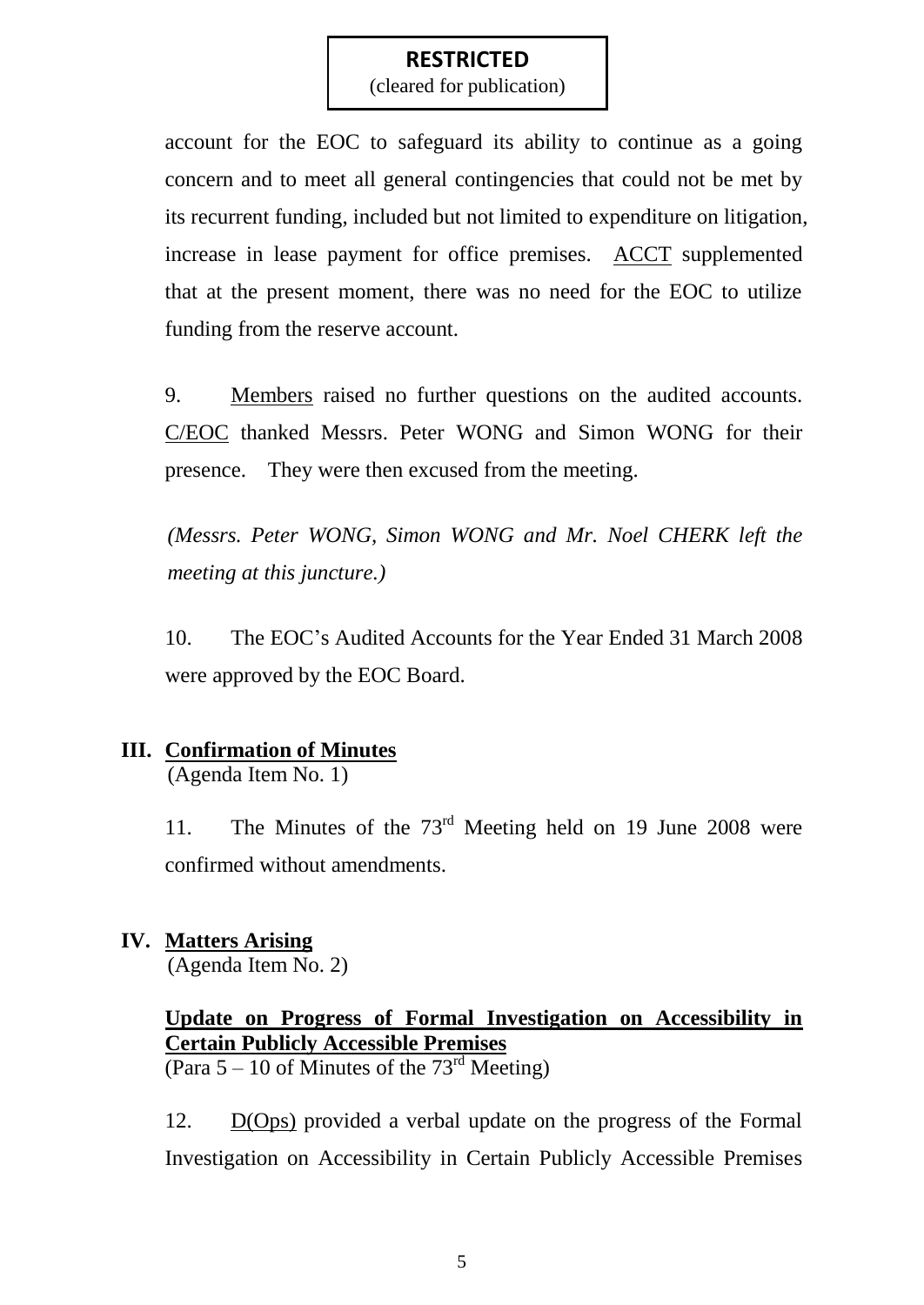(cleared for publication)

(Formal Investigation) and highlighted some initial findings to Members. Members noted that there were some improvements noted in certain sites as compared to a similar inspection done by the EOC in 2005. However, on the whole, much more warranted improvement had yet to be done. Detailed findings would be presented in the draft Formal Investigation Report for Members" advice before published.

## **Equal Pay for Work of Equal Value**

(Para 11 – 16 of Minutes of the  $73<sup>rd</sup>$  Meeting)

13. C/EOC informed that since the progress report made at the last meeting, a briefing session on Equal Pay for Work of Equal Value (EPEV) was conducted for EOC Members on 24 July 2008. Sharing Forums were being held for large, medium and small organizations to explain the EPEV concept and to share best practice (one already held on 12 September 2008) to help fine tune EOC"s guidelines which were soon to be published. Members noted that participants of the Sharing Forum held on 12 September 2008, particularly practitioners from the human resources sector found the Sharing Forum very useful.

# **V. New Agenda Items**

# **Code of Practice on Employment under the Race Discrimination Ordinance (RDO)**

(EOC Paper No. 15/2008; Agenda Item No. 3)

14. Members noted that the Race Discrimination Ordinance (RDO) was enacted in July 2008 and the EOC was empowered to implement this piece of new legislation with an effective date to be determined by the Government. Under section 63(1) of the RDO, the EOC might issue codes of practice to provide practical guidance for the purposes of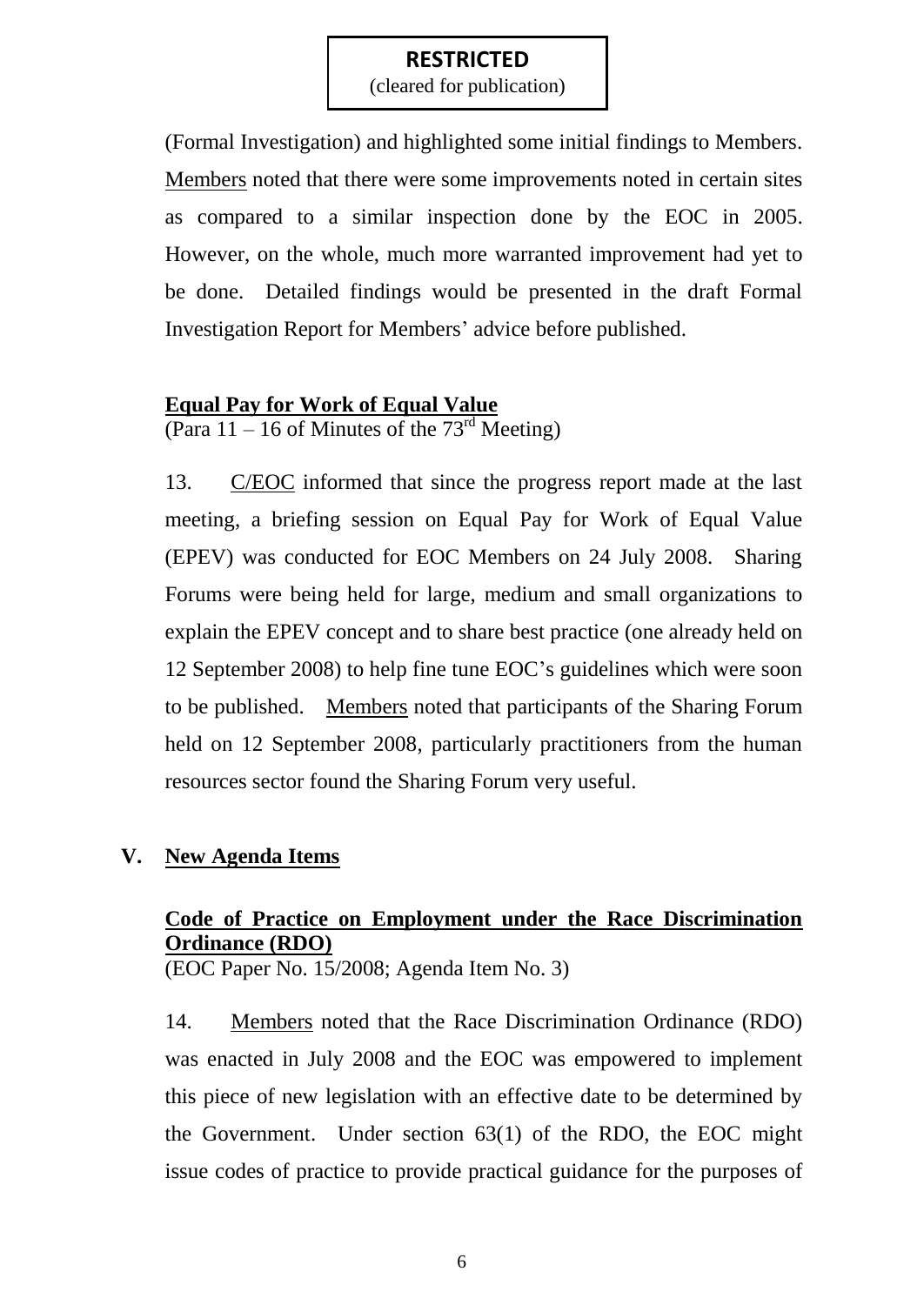(cleared for publication)

eliminating discrimination and promoting equal opportunities. Given EOC"s experience that an overwhelming percentage of complaints received under the other anti-discrimination legislation currently in force were employment related, the EOC was now preparing to publish a Code of Practice on Employment under the RDO (the Code).

15. In the course of the enactment of the RDO, the Government had indicated that the substantive provisions of the new legislation would likely become effective in April 2009 when the Code would be issued by the EOC. The public therefore had an expectation on the EOC to issue the Code at the earliest possible opportunity. EOC Paper No. 15/2008 provided information on EOC"s intention to issue the Code, the statutory procedures involved and the tentative schedule of the consultation exercise for the Code. The draft Code was also enclosed to the said paper for Members' information.

16. A Member declared that she was a New Territories indigenous inhabitant. While she appreciated the user-friendly writing style of the draft Code, she suggested changing the wordings used in Illustration 5 as described in pages 10 and 11 related to Government's Small House policy. She considered the policy was about the "rights" of New Territories indigenous inhabitants instead of 'benefits'. She suggested using the exact wordings of the Government's Small House policy in the illustration.

[Post-meeting note: The wordings in Illustration 5 had been changed accordingly.]

17. In response to a question raised by the same Member related to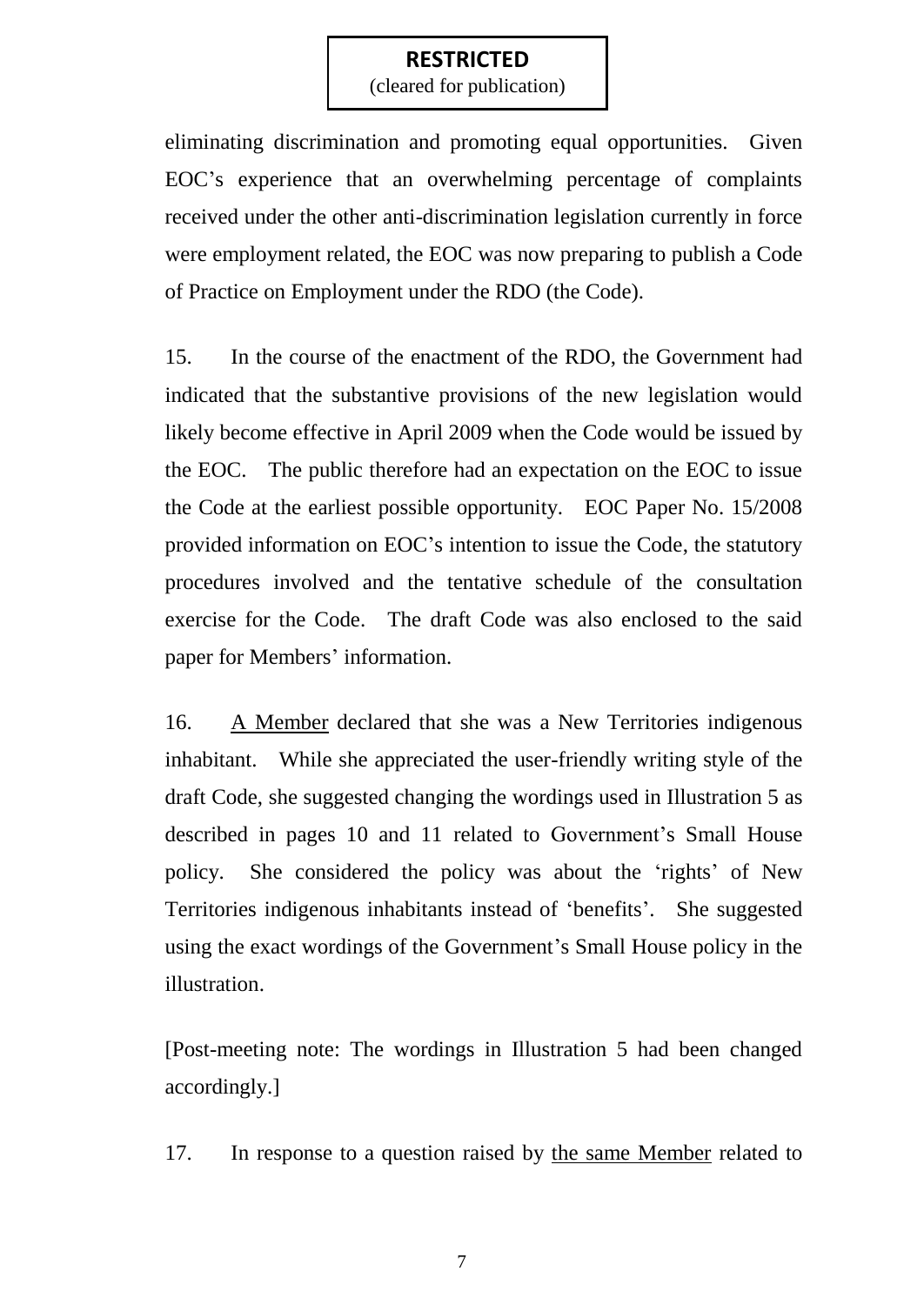(cleared for publication)

Illustration 15 on page 16 of the draft Code, CLC responded that if the ability to communicate in a certain language was an inherent requirement of a job and reasonable methods had been tried to communicate with the employee concerned but proved to be unsuccessful, termination of employment of the employee might not contravene the RDO. C/EOC supplemented that the essence was that whether knowledge of a particular language was a genuine inherent requirement of the job. In response to a follow up question raised by another Member, CLC responded that generally speaking, both the employer and the employee should make an effort to communicate but specific situations would depend on the particular circumstances at the time.

18. A Member suggested designing simpler versions of the draft Code with illustrative cartoons and to set up a hotline to answer related questions from the public. C/EOC said there would be simple leaflets introducing the Code in 8 languages including English and Chinese and regularly updated Frequently Asked Questions and Responses to be uploaded on EOC"s website to facilitate the consultation process. A specific enquiry hotline could also be considered if resources permitting.

19. In response to another question raised by another Member, DPA said that comments/views collected during the consultation process would be consolidated and the draft Code would be revised as appropriate before publishing the finalized version. Members' advice would be sought following the consultation exercise and before the finalized Code was published. C/EOC added that a special meeting to consider the draft Code again could be convened if necessary before sending the Code to the Government for gazattal.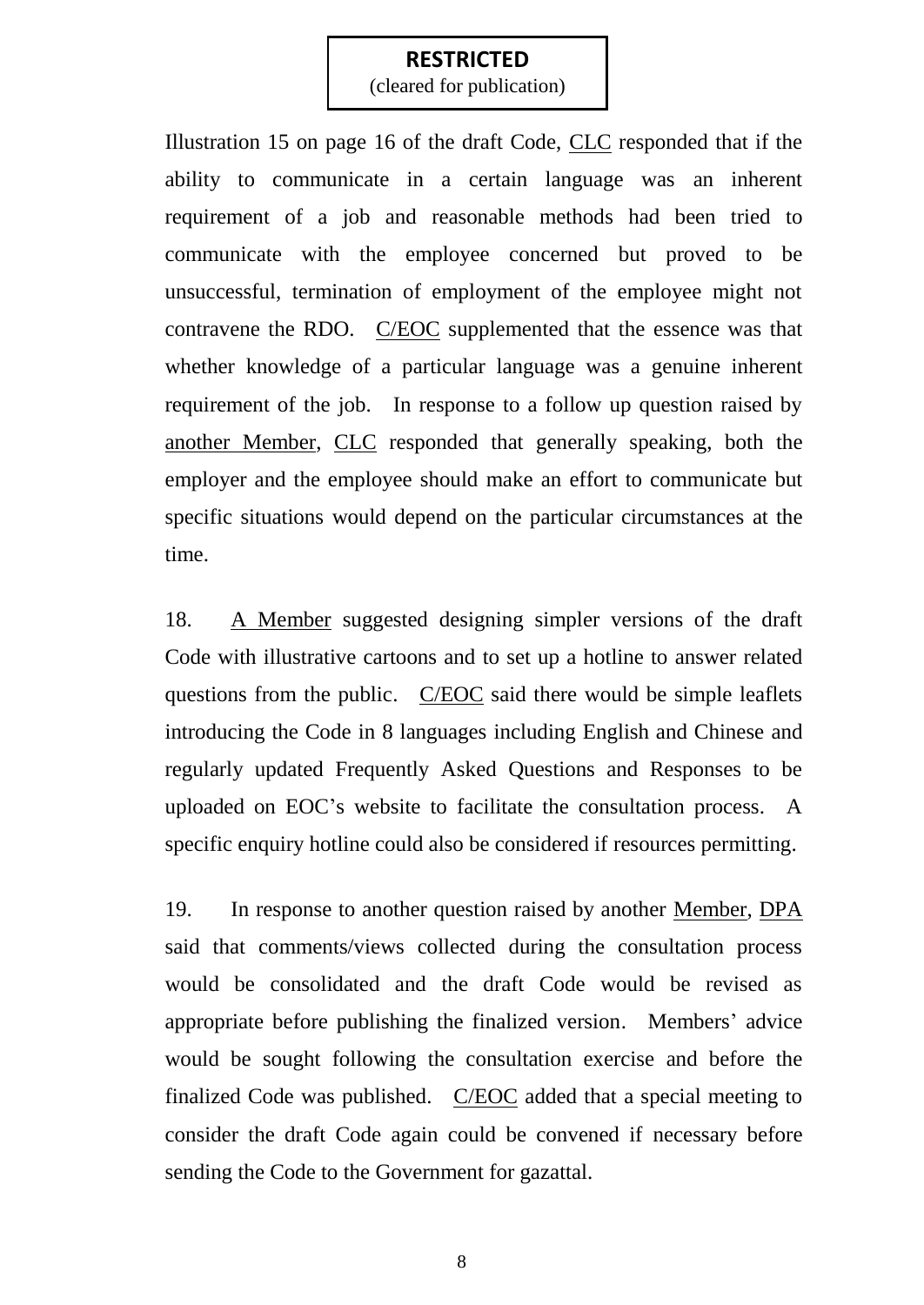(cleared for publication)

20. Members noted EOC Paper No. 15/2008.

# **Endorsement of the Final Report of Study on Public Perception of Portrayal of Female Gender in the Hong Kong Media**

(EOC Paper No. 16/2008; Agenda Item No. 4)

21. EOC Paper No. 16/2008 sought Members' endorsement on the survey report on "Study on Public Perception of Portrayal of Female Gender in the Hong Kong Media" before it was released to the public. Members noted that the survey report had been endorsed by a majority of Public Education and Research Committee (PERC) Members in July 2008 and follow up actions including stepping up public education efforts to project a positive portrayal of the female gender had been discussed at the PERC Meeting held on 11 September 2008 and agreed. A press briefing would be held on 3 October 2008 to highlight the survey findings to members of the public and an in-house forum involving stakeholders and interested parties would be scheduled for November or early December 2008 as one of the follow up actions.

22. As regards the press briefing to be held on 3 October 2008, C/EOC informed that the Women"s Commission and the Committee on the Promotion of Civic Education had been contacted to see if they would like to join. However, both had declined to join but indicated that they might join hands with the EOC to follow up the findings of the survey, such as the forum to be held in November or early December 2008 when they had more details of the survey.

23. A Member, who was also a member of the Committee on the Promotion of Civic Education said the Committee would have a meeting in November, in which the collaboration with EOC in its follow up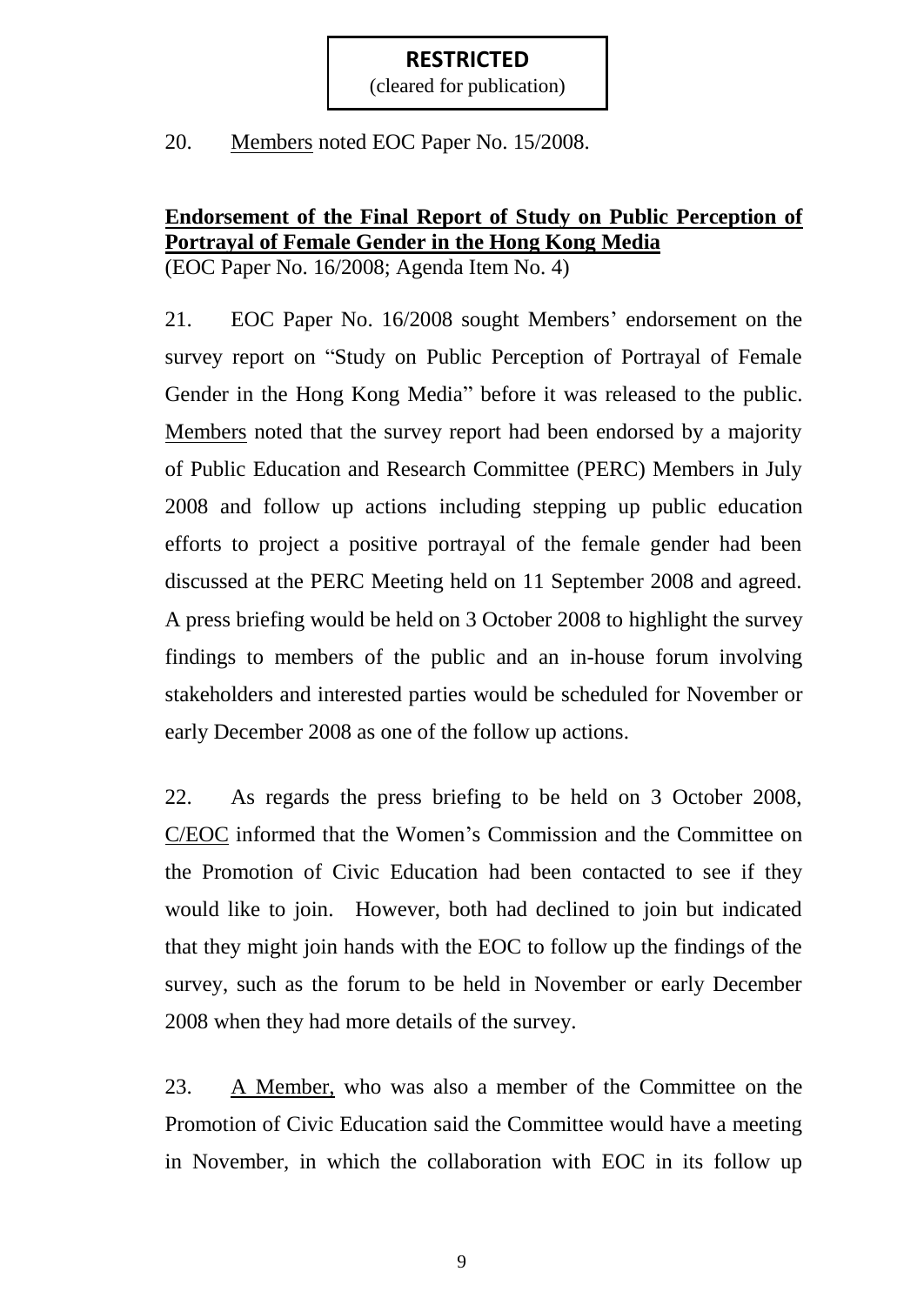(cleared for publication)

actions on the survey findings would be discussed. Another Member, who was also a member of the Women"s Commission informed that as the Women"s Commission"s activities and resources for the year had been planned and committed well in advance, it might be difficult for them to be involved in additional programmes or activities.

24. A Member opined that it was worth inviting frontline media reporters to share their views on the survey findings. Another Member expressed that some media were very critical of the EOC, as such, though it was a worthy cause, how it should be put forth needed to be carefully considered. Another Member was unsure whether the survey findings would create significant talking points in the community.

25. A Member supported to organize a sharing forum among stakeholders on this subject as perceptions were divided from the survey findings. Another Member also expressed support for the EOC to follow up the findings of the survey, nevertheless, she suggested the EOC could wait and gauge community"s views after the press briefing was held on 3 October 2008 and follow up the subject strategically. Other Members agreed that the press briefing scheduled for 3 October 2008 should be held accordingly so that the survey findings could be presented for public discussion. After the press briefing, the EOC could follow up the subject by providing a platform, in the form of a forum with an appropriate theme, for all stakeholders concerned to share their views. HCCT supplemented that the subject could be one of next year"s priority areas of the Community Participation Funding Programmes.

26. Members endorsed the EOC to release the findings of the report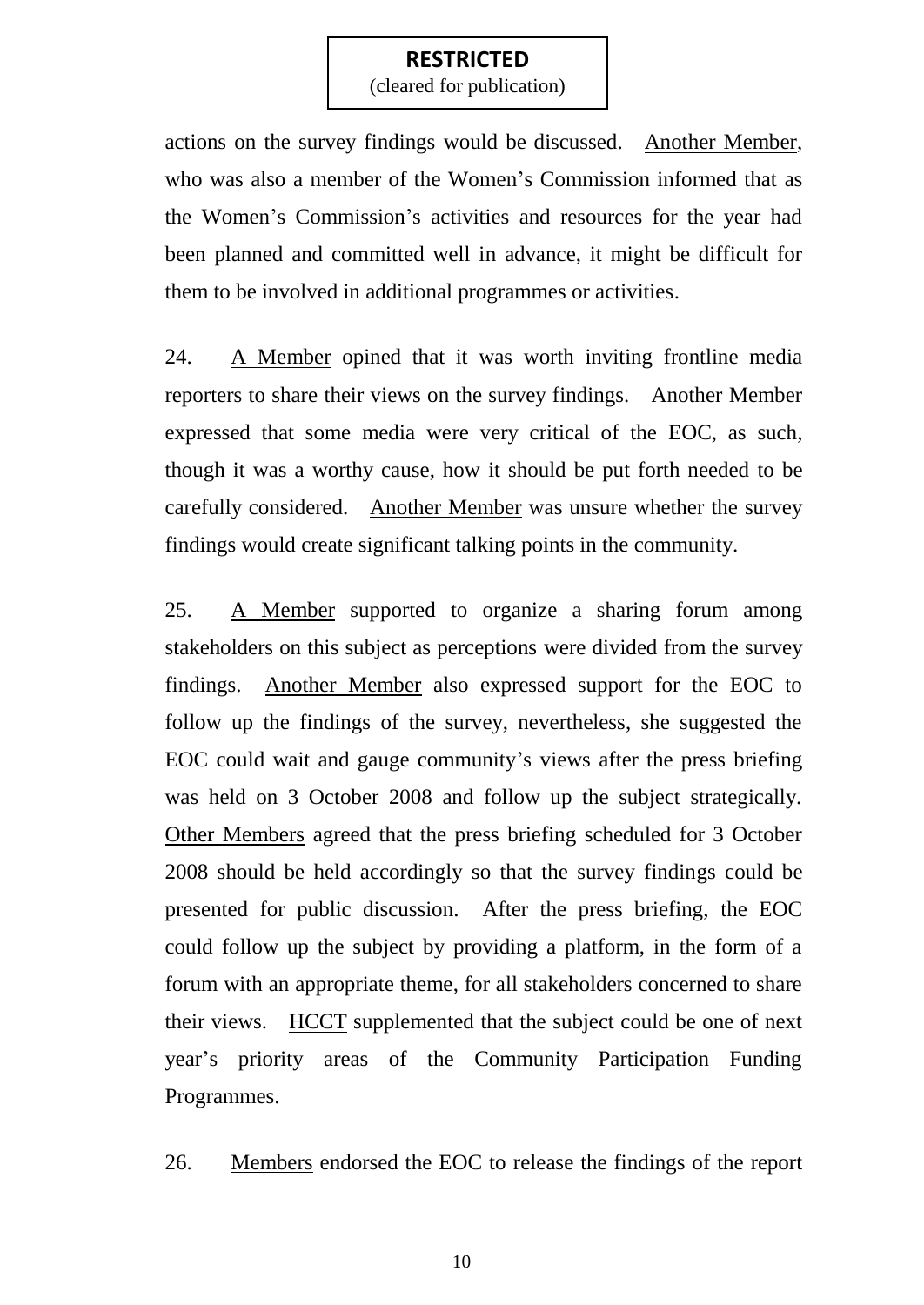(cleared for publication)

at a briefing and an in-house forum to be held in the EOC office to follow up on the findings.

27. A Member asked if she could bring the survey report to be shared in the All-China Women"s Federation"s conference to be held in late October in the Mainland. C/EOC confirmed that by late October, the survey report should have been released and it was agreeable for the Member concerned to share the report in the conference. HPR added that the survey report would also be available on EOC"s website as well as in CD format for distribution.

28. HCCT tabled a paper on "Public Education & Publicity Programmes in 2008/09 to promote racial harmony and the Race Discrimination Ordinance" for Members" information. Members noted that there would be two among the six episodes of RTHK TV Docu-drama to be broadcast from March 2009 with a theme about racial harmony. In addition, there would be radio programmes to help explain the new legislation to the general public in addition to other public training and educational programmes as detailed in the paper tabled.

*(As some Members had other engagements and would need to be excused earlier, the Meeting agreed to consider Agenda Item 8 on Re-appointment of EOC Co-opted Members at this juncture.)*

# **Re-appointment of EOC Co-opted Members**

(EOC Paper No. 14/2008, Agenda Item No. 8)

29. EOC Paper No. 14/2008 sought Members' endorsement to extend the terms of office of the existing Co-opted Members of the Community Participation and Publicity Committee (CPPC) and the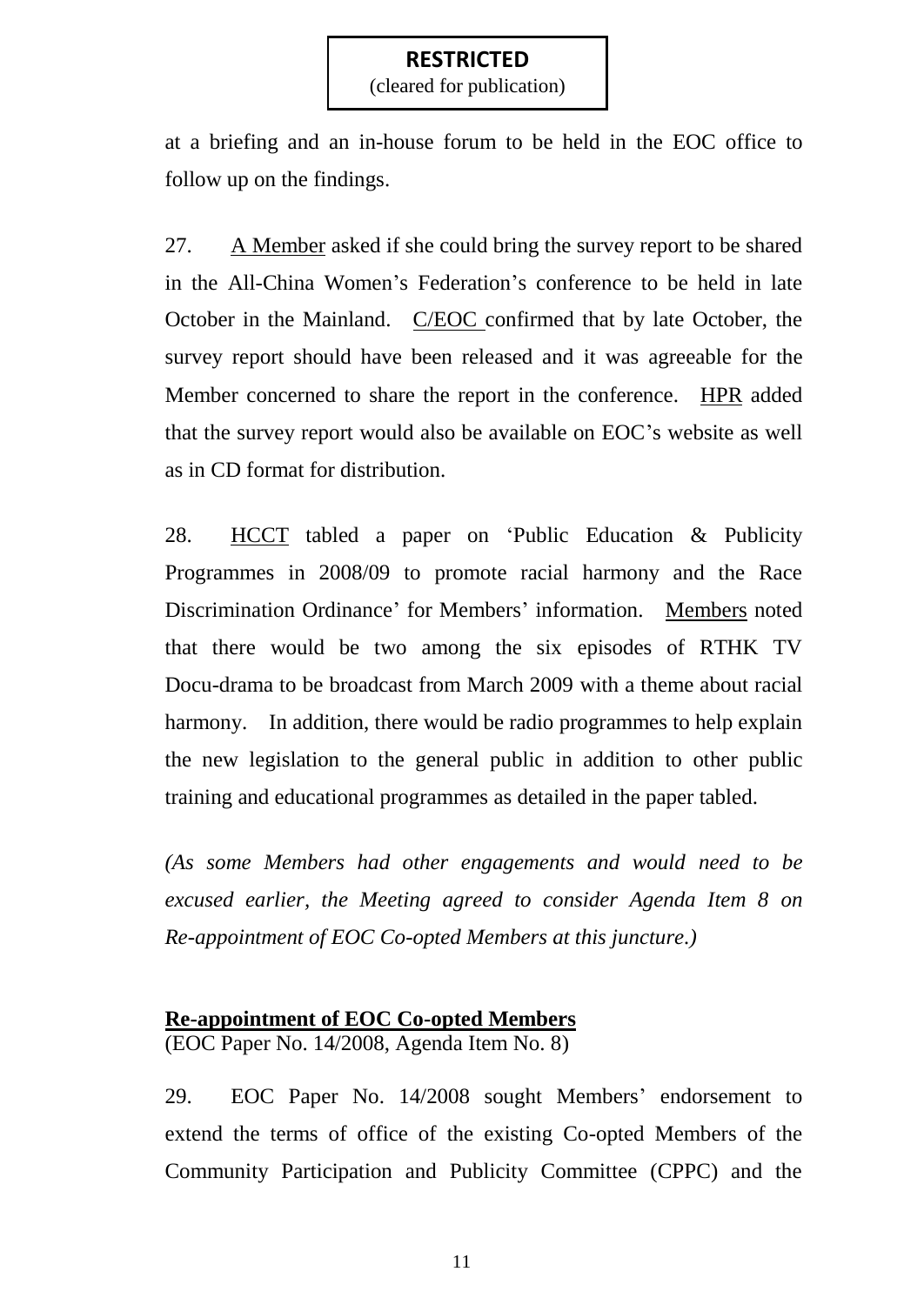(cleared for publication)

Public Education and Research Committee (PERC) until 19 May 2010, to coincide with the usual term of office (until 19 May of a respective year) of the EOC Members.

30. In response to a question raised by a Member, DPA informed that the present EOC Board had the authority to approve the re-appointment of Co-opted Members notwithstanding that the terms of office in question extended beyond the terms of office of existing EOC Members. He added that the re-appointment of the existing Co-opted Members would help retain their expertise in the respective committees in providing guidance and advice to facilitate the work of the EOC. CLC also concurred that the existing Board had the authority to approve the re-appointment with terms of office beyond its own.

31. Members approved the re-appointment of the three Co-opted Members of the CPPC and the PERC respectively up to 19 May 2010 as stated in EOC Paper no. 14/2008.

*(Mr. LEE Luen-fai and Ms LAM Kam-yi left the meeting respectively at this juncture.)*

**Six Monthly Review of EOC's Work (January – June 2008)** (EOC Paper No. 17/2008; Agenda Item No. 5)

32. Members noted EOC Paper No. 17/2008.

**Reports of the Legal & Complaints Committee, Community Participation & Publicity Committee, Public Education & Research Committee and Administration & Finance Committee**

(EOC Paper No. 18/2008; Agenda Item No. 6)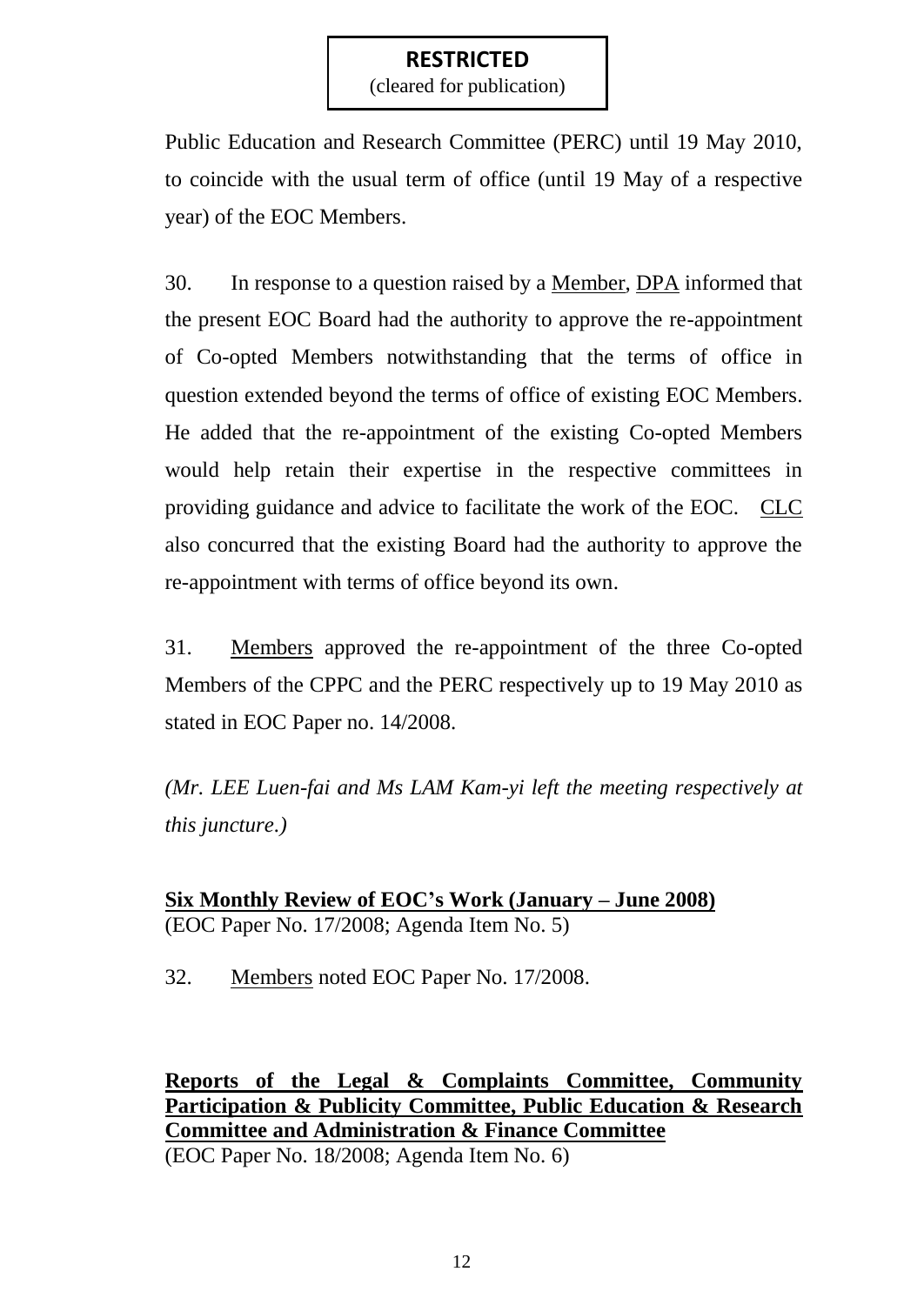(cleared for publication)

33. EOC Paper No. 18/2008 contained information on the work of the respective EOC Committees. ACCT highlighted salient points to Members regarding the Draft Annual Budget of the Commission for 2008/09 as contained in Annex I to Appendix 4 of EOC Paper No. 18/2008 tabled. Members noted that the Constitutional and Mainland Affairs Bureau had agreed to grant the balance of \$5.2M to EOC under the recurrent account on commitment basis in preparation of the enactment of the Race Discrimination Legislation.

34. Members noted EOC Paper No. 18/2008.

# **Any Other Business**

(Agenda Item 9)

# **Disability Harassment Complaints against a Social Worker and her Employer**

(EOC Paper No. 20/2008 tabled)

35. D(Ops) tabled and explained to Members EOC Paper No. 20/2008, which provided information on some media reports on 16 September 2008 alleging mishandling of a disability complaint case by the EOC. Members noted that the complaint case concerned was handled appropriately by the EOC in accordance with its Complaint Handling Procedures (CHP).

36. C/EOC said that there might be a lack of understanding on EOC"s CHP by the Complainant and the Union helping out the Complainant. A Member suggested that the EOC could invite representatives from unions to attend its free talks/training to enhance their understanding on EOC"s CHP. HCCT would follow up to extend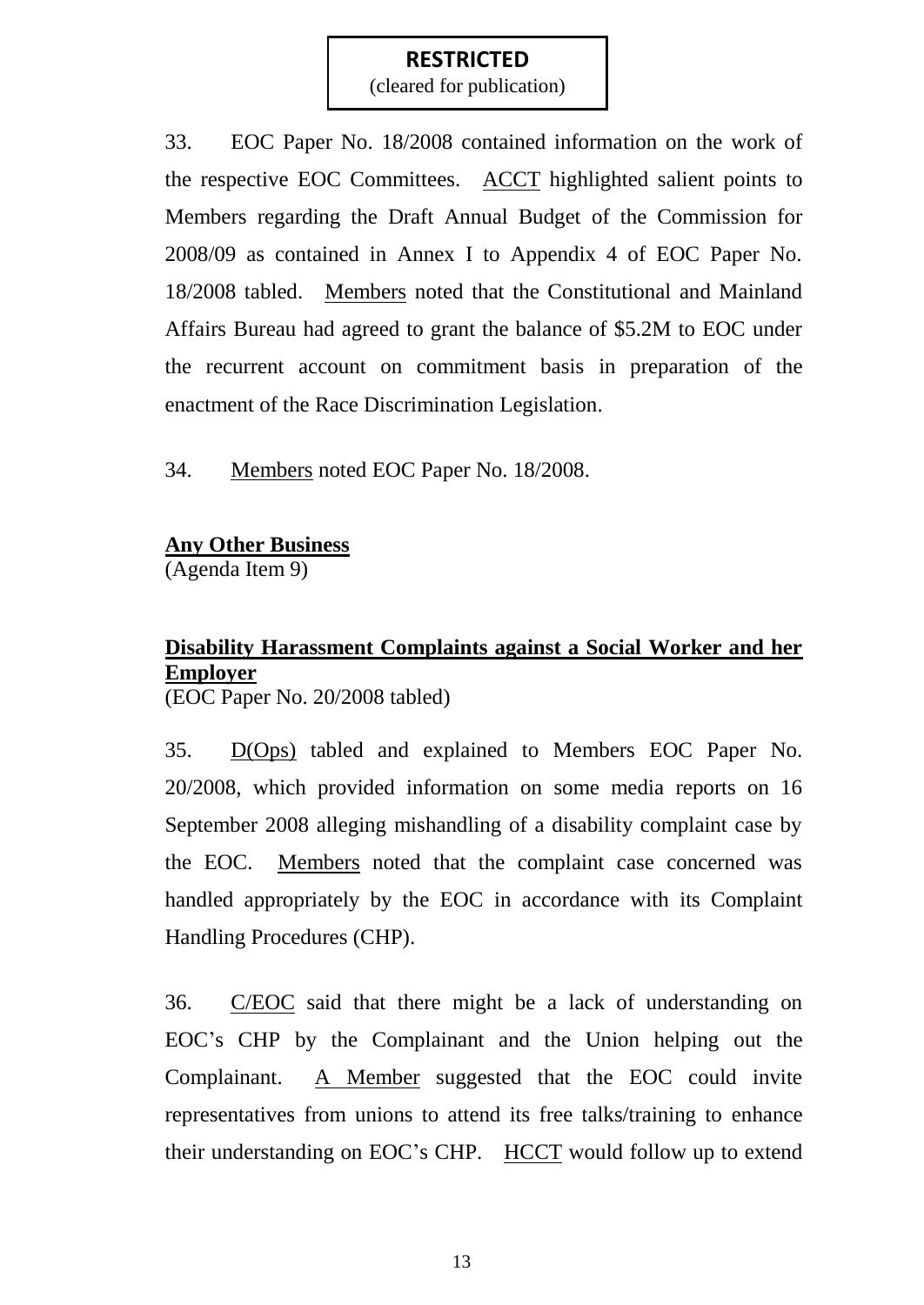(cleared for publication)

invitation to organizations or associations protecting the rights of employees to attend EOC"s training as appropriate.

37. Some Members suggested the EOC to form a crisis management team or special task force to tackle issues of this kind with an aim to alleviate the damages to EOC"s image. C/EOC expressed understanding to their suggestion and said that another way to handle these issues was to engage more efforts in communicating and explaining EOC"s work to the public. For media reports that had little truth, he would prefer not to respond.

38. A Member agreed to C/EOC"s way of handling these issues and further suggested that the EOC to consider attending the meetings of the 18 District Councils with a view to explaining EOC"s work to the Council Members and enlisting their help to cascade EOC"s message, in particular on EOC"s CHP and conciliation procedures to the community. This could also help build EOC"s image. The EOC office would give consideration to the suggestion.

39. Members noted EOC Paper No. 20/2008.

#### **Value for Money Audit by the Audit Commission**

40. C/EOC informed that the Audit Commission would perform a value for money audit on EOC' activities and work. The audit was expected to last for several months. Members and/or the Convenor of the Administration and Finance Committee, where appropriate, would be duly informed of the progress and findings when available.